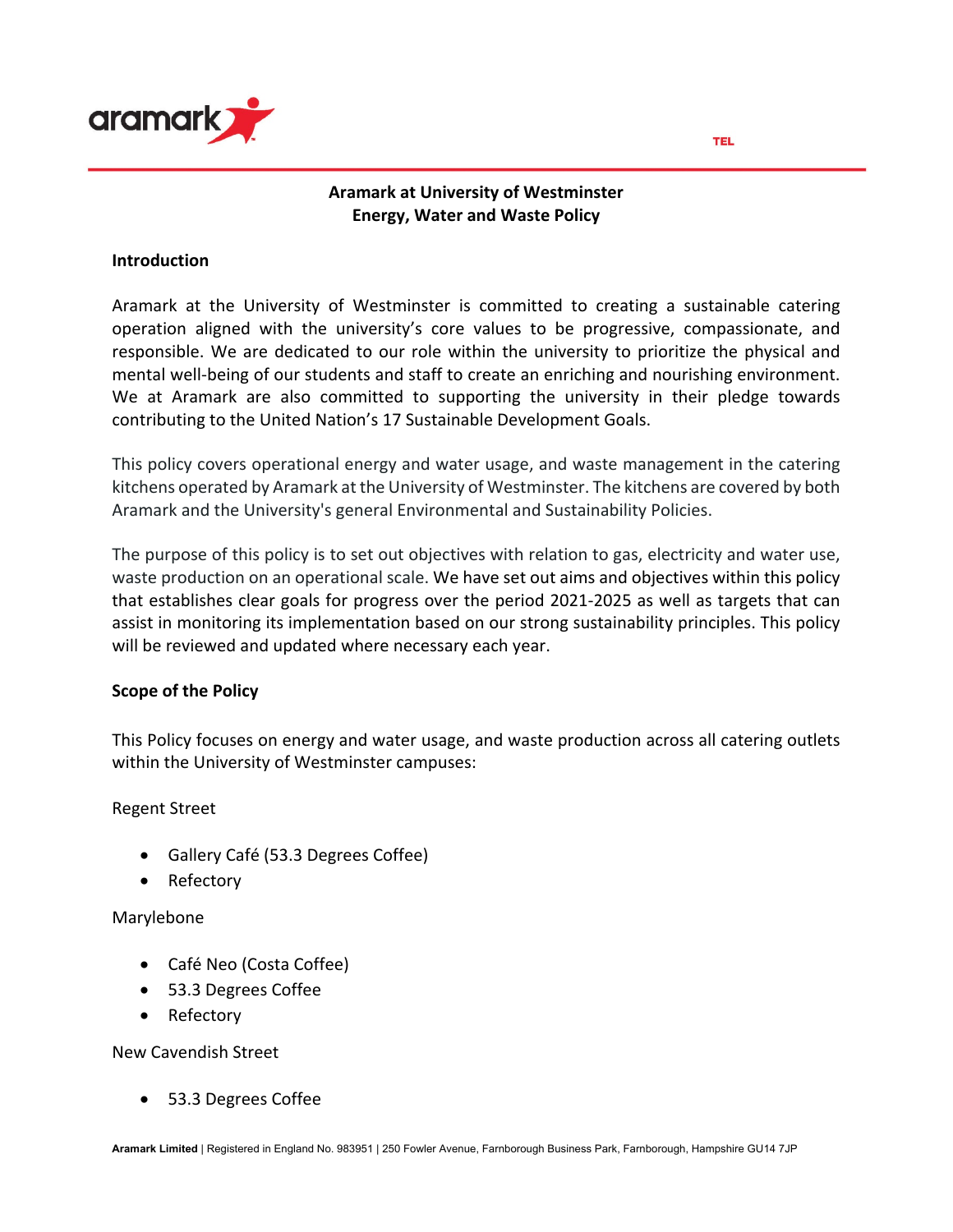• Refectory (The Hive)

# Harrow

- Gateway Café (Costa Coffee)
- Forum Café (53.3 Degrees Coffee)
- Refectory

Little Titchfield Street

• Café Neo (Costa Coffee)

## **Our Practices**

Aramark, in conjunction with the University's Environmental Sustainability Team, aims to reduce energy and water consumption, and waste production by 5% each academic year, and if possible, to exceed this target. To meet this goal, we will:

- Work with the university procurement team to ensure that any new equipment purchased has a high energy efficiency rating
- Ensure that all equipment is cleaned and maintained regularly to maximise performance, and that records of this are maintained
- Ensure that any faulty equipment is swiftly reported to the University's Estates Team
- Switch off all appliances, lights, and office equipment when not in use
- Train staff on the importance of saving energy and water, and reducing waste production through environmental training and visual communication methods
- Monitor the consumption of energy and water through kitchen submeters where possible
- Set realistic targets each year for the reduction of energy use based on the results of usage data monitoring.
- Communicate these targets and progress against them to kitchen staff and customers.
- Perform regular inspections and audits to ensure kitchens are complying with this policy.

Responsibility for overseeing the implementation of this policy will be taken in the first instance by Site Managers, inspected and reported on by the Corporate Social Responsibility Ambassador, and if necessary, escalated to the Group Manager or Director of Operations.

# Energy

We aim to reduce our kitchen electricity and gas consumption and waste production by 5% each year according to figures from the 2018-19 baseline. Kitchen electricity and gas data will to be monitored and analyzed monthly across the four sites.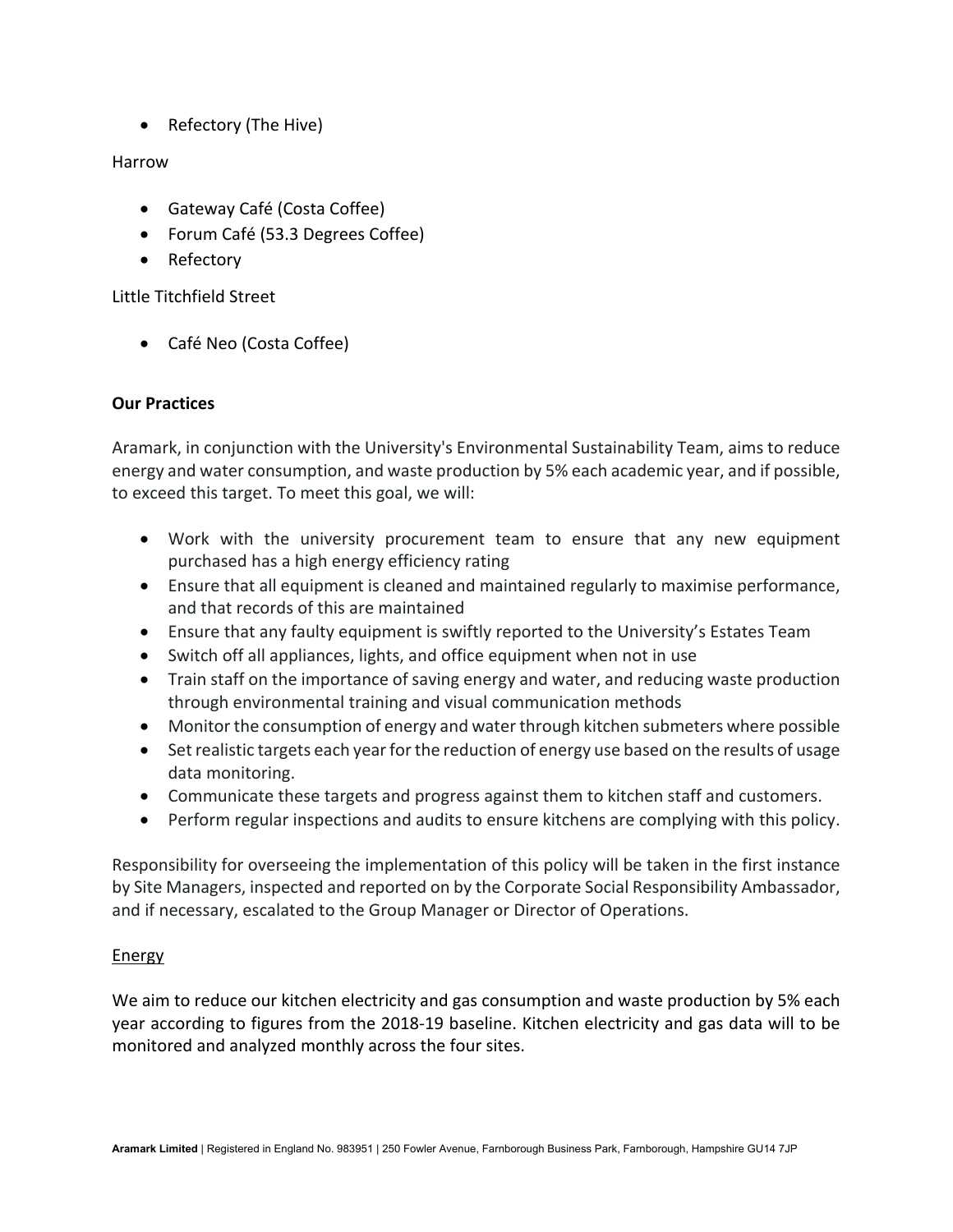Our carbon footprint data will be calculated using the Department for Environment, Food and Rural Affairs (DEFRA)'s annual carbon footprint conversion factors: https://www.gov.uk/government/publications/greenhouse-gas-reporting-conversion-factors-2020

## Water

We will aim to reduce our kitchen water usage by 5% each year according to the 2018-19 baseline. Water-consuming equipment will be maintained regularly to maximise performance, and records of this will be stored. All our staff will receive training on the importance of and techniques for saving water and our Switch Off policy. Consumption of water will be monitored through kitchen submeters where possible.

We will continue promoting the use of our Hydration Stations and water fountains across all sites.

## Waste

We will ensure our facilities are available for best practical waste segregation to separate nonrecyclable waste, dry mixed recyclables (DMR), food waste, and glass in the kitchens and for putting them into the correct bins in the bin stores/loading bays in each of our sites.

We will evaluate use of disposables and seek opportunities for reduction or use of recycled, recyclable, compostable or biodegradable materials where possible.

All our staff will receive mandatory environmental training on the waste hierarchy and correct segregation of waste. We will continue to monitor the tonnage of food waste collected and wastage figures reported by staff monthly. Data will be supplemented through regular inspections to ensure waste is being disposed of correctly and the policy is being implemented.

We aim to implement innovative solutions to reduce our waste production by working in collaboration with the University waste contractor and the University's Sustainability Team to contribute towards creating a circular economy. We will also support the University of Westminster's target of reducing overall waste production by 5% by the 2022-23 academic year against a 2018-19 baseline.

## *General Waste*

We will aim to reduce the amount of waste produced where possible. The efficiency and sustainability of supplying compostable disposable products will be reviewed each year and updated if necessary.

Packaging waste produced from deliveries will be assessed and new solutions will be put into action.